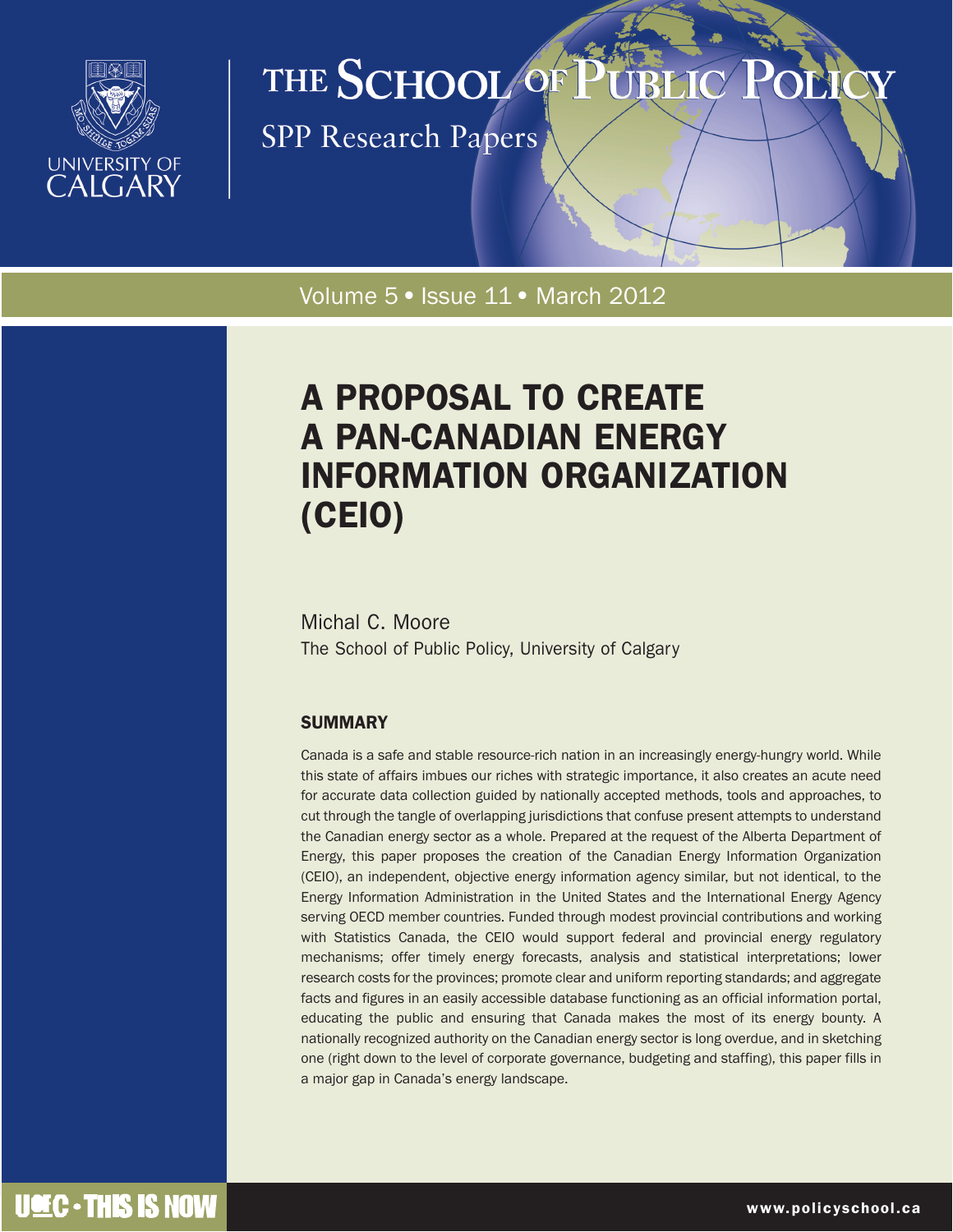# INTRODUCTION AND NEED

In a recent meeting at Kananaskis, Alberta in July 2011, Ministers of Energy representing Canada's federal, provincial and territorial governments met to discuss a wide range of energyrelated topics, including the overarching need to create a policy plan for energy planning in the future. One of the key outcomes from this collaborative endeavour was the commitment to develop a Canada-specific energy information agency. A look at some of the commentary following that meeting illustrates the connection between information and overall future policy initiatives.

> "We all have a stake in reducing greenhouse gas emissions through clean energy production. A pan-Canadian approach to energy will involve all Canadians and ensure that we are all starting on the same page as we move forward. The ministers discussed common issues, which could be addressed collaboratively by the federal, provincial and territorial governments under this approach.

> Areas of possible collaboration identified by ministers included regulatory reform, energy efficiency, energy information and awareness, new markets and international trade, and smart grids and electricity reliability."

> > *Source: Press release following Energy Ministers' meeting*

"An energy plan must be based on the very best information and data informed by appropriate methodologies, tools and approaches. The success of a collaborative process will depend in part on access to appropriate technical support and the very best science and research. Moreover, such support needs to overcome the stifling problem of 'dueling science and economics,' and instead provide a single, independent source of information and analysis to inform discussions and decision-making."

*Source: A new energy vision for Canada, Pembina and TidesCanada, April 2011*

Building a national and international-class information agency reflects the structural support demanded of a nation dominated by energy supplies and transport capacity. In the world arena, Canada is an energy superpower with reserves in excess of demand for a wide range of energy resources. This wide range of energy resources is widely and unevenly distributed across the country, and at present primarily serves a single market — the United States. A significant proportion of Canadian energy flows to the US are single-province-to-US transfers running north to south, without coordination or access to other provinces. This important trade pattern is critical for understanding pan-Canadian energy values. It may become even more important in the future as Canada begins to diversify export options in order to serve new and emerging markets. Consequently, future coordinated energy strategies for Canada will demand common knowledge of overall energy demand and supply trends, not only domestically but globally, where current and future markets are located.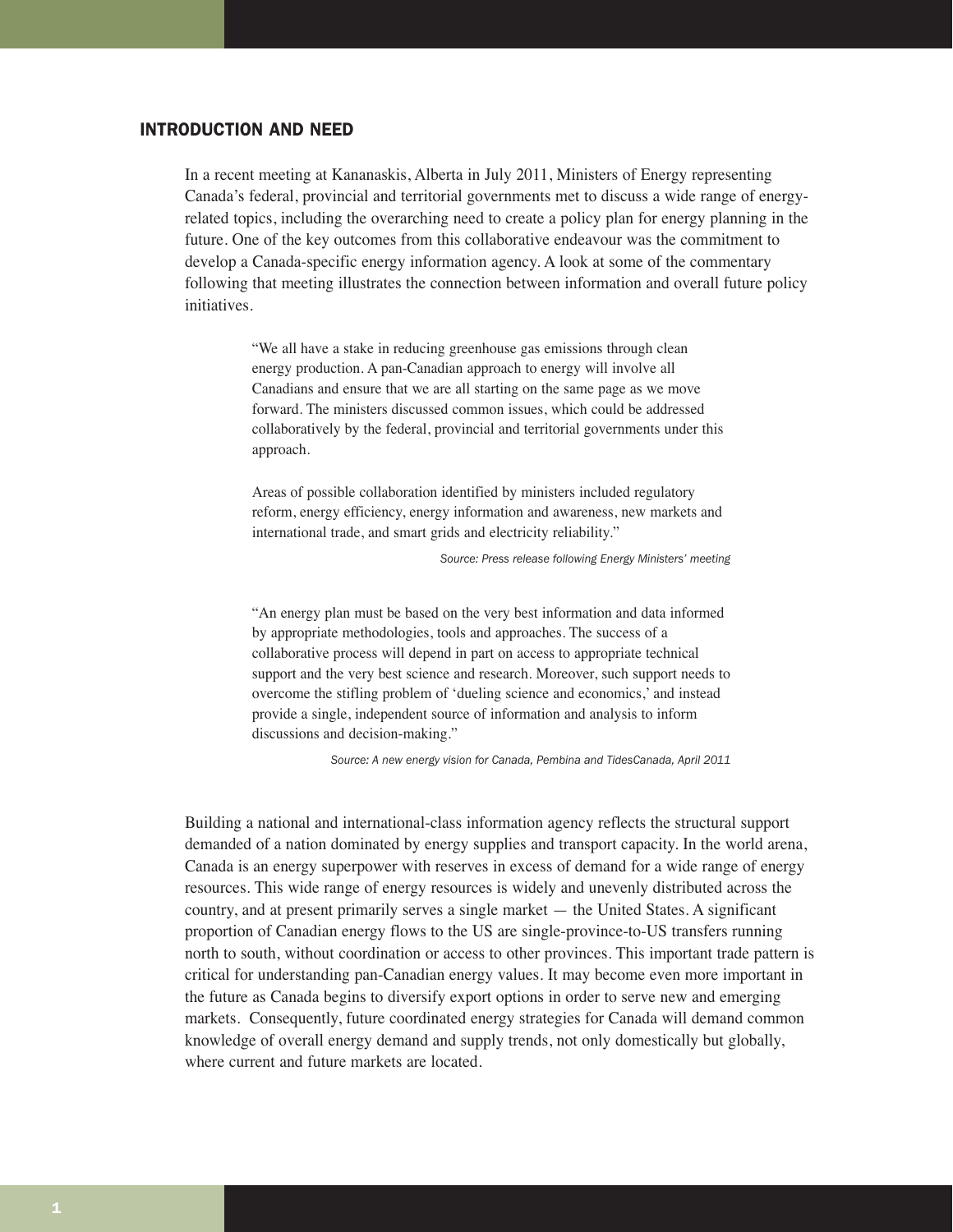In spite of the infrastructure developed to serve and interact with this trading partner, diversification in terms of products as well as alternative offshore markets is spurring a need for greater understanding of the energy industry as well as trends that will affect long-term investment in developing resources.

Information and analysis, not solely data compilation, are the hallmarks of modern democracies, especially those organized around capital-intensive industries such as energy. The current energy information system in Canada is complicated by constitutional arrangements whereby natural resources are a federal responsibility and energy resources are a provincial responsibility. This results in overlapping information collection and analysis with variable techniques, standards, definitions, concepts, and timeframes where the quality can vary significantly. At a fundamental level, understanding flows of energy and energy products will enhance the effectiveness of regulation throughout the continent, improve the understanding of the markets for these products and ultimately create more stable and dependable revenue estimates for public agencies tasked with optimizing the use of existing resource stock.

This presents a logistical as well as quality assurance dilemma where, in extreme cases, the objectivity and credibility of some core data can be questioned, leading to conflicting reports or conclusions about trends. Mechanically, assembling data from this variety of disparate sources is unlikely to consistently provide a reasonably complete set of data on energy in Canada. Support industries that depend on clear and unambiguous forecasts and analysis will seek out other, less reliable non-official sources of data. The upshot will be a loss of confidence in the Canadian energy industry with corresponding limits on capital investment and long-term resource contracts.

Energy will continue to play a dominant role in Canada's domestic economy as we move to occupy a strategic world position well into the future. Given this and as we proceed into the new century, it will be important to amplify and integrate three overarching policy drivers into federal and provincial/territorial planning for energy development. These are broadly bounded by the categories of energy and economic activity, energy and environmental quality and energy security, not only for Canada but for North America as well.

Underpinning all of these categorical distinctions is the need to manage a secure, sustainable supply of energy for Canadians, while ensuring a stable economic base that is derived from discovery and development of energy resources and planning for long-term environmental quality as well. In order to manage this complex set of objectives and systems, it is critical to maintain an up-to-date capability in energy information resources. A key benefit from implementing this initiative will be the consolidation (i.e., decrease) and streamlining of collection activities, saving money, reducing respondent burdens, and increasing data quality. The agency will have as a key objective the de-fragmenting of current data resources, coincidentally providing opportunities for Statistics Canada to concentrate on higher efficiency and effectiveness in overall survey design and implementation. Since many private, non-profit or other dedicated sources of data are available, accessing and independently validating these resources for use in analysis products will not only save time and money, but provide a single clearing house for public access.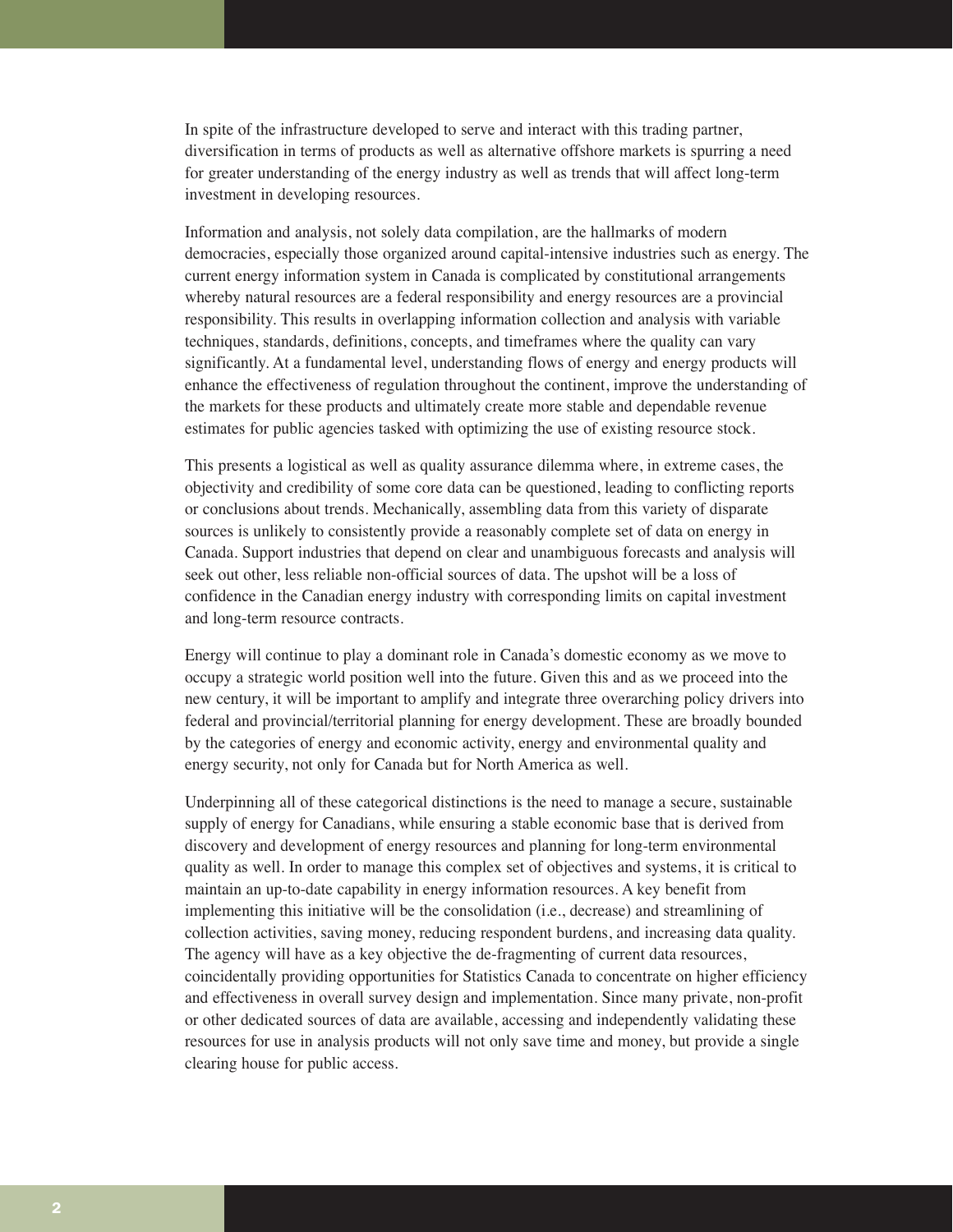These can be created through a centralized agency dedicated to producing high-quality, timely, relevant, objective, complete, comparable statistics necessary to monitor and assess market activity and to support comprehensive policy development. This is a change from present conditions where a wide variety of agencies are gathering different data with varying standards using different evaluation and analytic tools. Further, the results of this data collection effort are spread through a wide variety of portals and access points. In the end, we lack a single official set of Canada-centric energy data resources that can be the basis for uniform and potentially collaborative energy policies. This proposal addresses that need through the creation of an independent data analysis institution to supplement the data collection activities of Statistics Canada focused solely on the energy industry. The proposed agency would be known as the **Canadian Energy Information Organization**.

# CEIO CHARACTERISTICS

This agency would be an independent body, fashioned by common agreement between the federal, provincial and territorial governments, while continuing to rely on Statistics Canada*<sup>1</sup>* as the primary source of data. Its purpose would be the collation and interpretation of this data, and the publication of routine, periodic and special analysis reports specific to the Canadian energy industry.

The overall functions of such an agency would include:

- Support existing and future federal and provincial energy regulatory institutions;
- Create and prepare long-range energy documents which would include:
	- Reports;
	- Forecasts; and
	- Statistical interpretation.
- Provide an official standard for energy reporting and analysis, with a single source and with a standard and harmonized database; and
- Provide expert witness testimony for the judicial and regulatory systems.

The organization's mandate and role can be expected to evolve over time, especially as its capabilities mature. Initially the charge and expectation would be to unify data collection and analysis under a single collection and processing arm.*<sup>2</sup>* This arm is essentially the current Statistics Canada infrastructure, which is well-placed to conduct field data collection, collation and validation prior to publishing. This agency would provide the aggregated data (according to an adopted aggregation rule to preserve privacy) and publish primary and tabulated data for later analysis.

*<sup>1</sup>* The CEIO would not be charged with primary data collection, a task that Statistics Canada is very well-qualified to discharge.

<sup>&</sup>lt;sup>2</sup> It is important to note that NRCan is responsible for providing data to the IEA and JODI to meet Canada's international energy reporting obligations. They take data generated by Statistics Canada surveys and use it to complete the mandatory international reporting. Similarly, Environment Canada uses data collected by Statistics Canada to generate their reporting requirements on greenhouse gas (GHG) emissions. This relationship would not move under this proposal.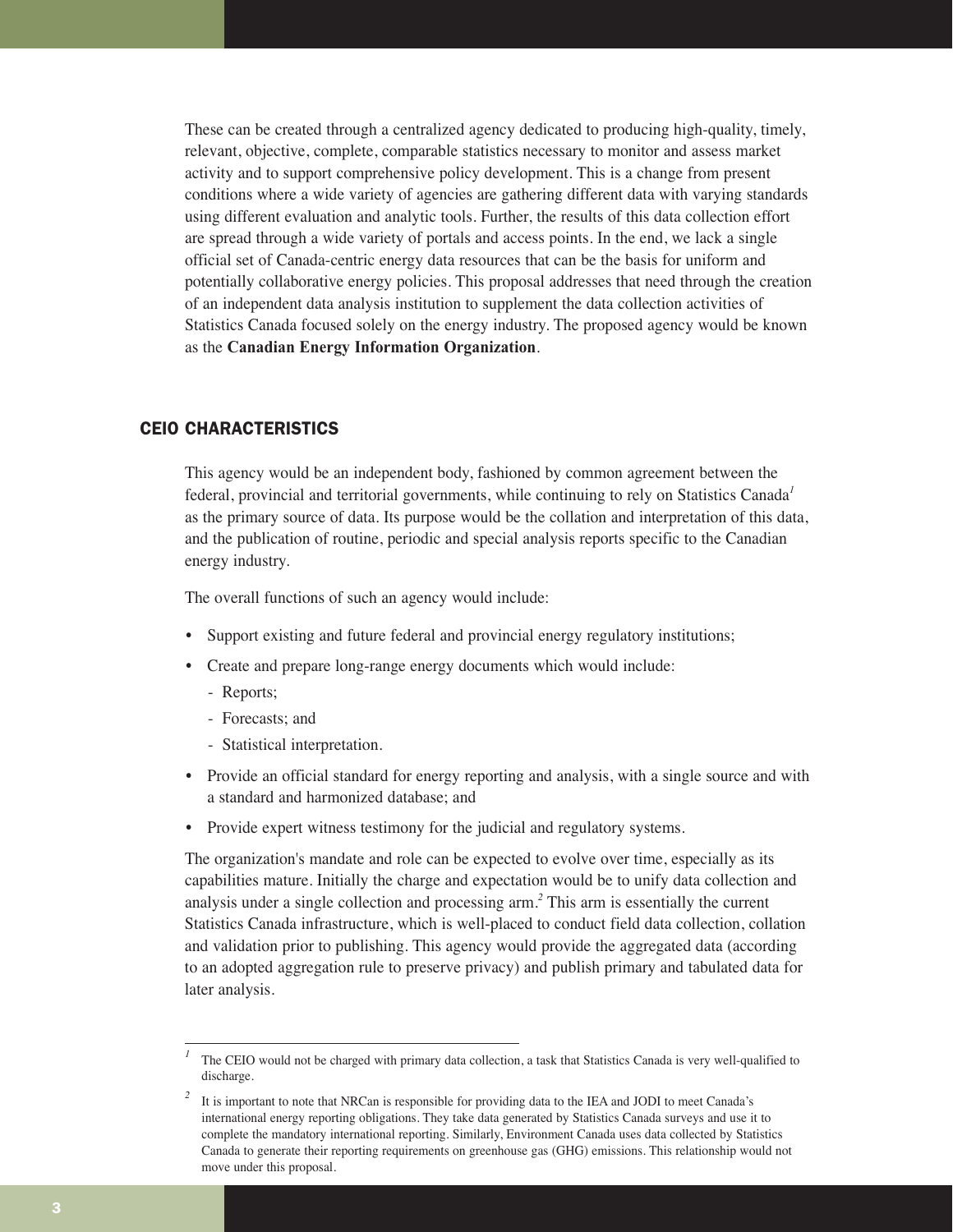Analyzing this data, and producing a wide range of informational products would be the job of the CEIO, which would develop independent statistical and interpretive reports to continuously update and characterize the Canadian energy market. The overarching goal will be to provide clear authoritative data and to develop independent outlooks on the challenges and opportunities the Canadian energy industry faces.

The agency's role will include serving as an independent arm for government agencies, as well as the first point of reference for scholars, industry and the consuming public.

# The Mission

The mission and responsibility of the agency will be to:

- Create, maintain and distribute consistent, timely, world-class analysis of the Canadian and North American energy economies for public consumption;
- Provide an official analytic portal for information regarding Canadian energy industry conditions over time;
- Help to establish and maintain strong linkages to energy industry partners, while reducing respondent burdens for data collection;
- Create an independent and high-quality analysis-focused institution that will be the world reference point for information on Canadian energy resources;
- Lower the cost of provincial and territorial data analysis while establishing and promulgating a clear and uniform reporting standard;
- Reduce response time and improve user data experiences when acquiring timely industry information; and
- Identify issues, establish priorities and find opportunities for collaboration relating to the collection of energy data.

#### Characteristics and Hallmark

This agency represents a departure from traditional federal/provincial/territorial cooperative or collaborative institutions. It is designed to build on existing strengths (i.e., Statistics Canada data collection and collaborative arrangements with industrial partners) while eliminating overlap and in some cases competitive arrangements between ministries in the federal government, as well as a wide range of institutional solutions currently in use at the provincial or territorial level.

The characteristics that will establish a central source for information include:

- Adherence to high professional standards;
- Provision of fact-based, time series data and periodic analysis of energy resource and market trends;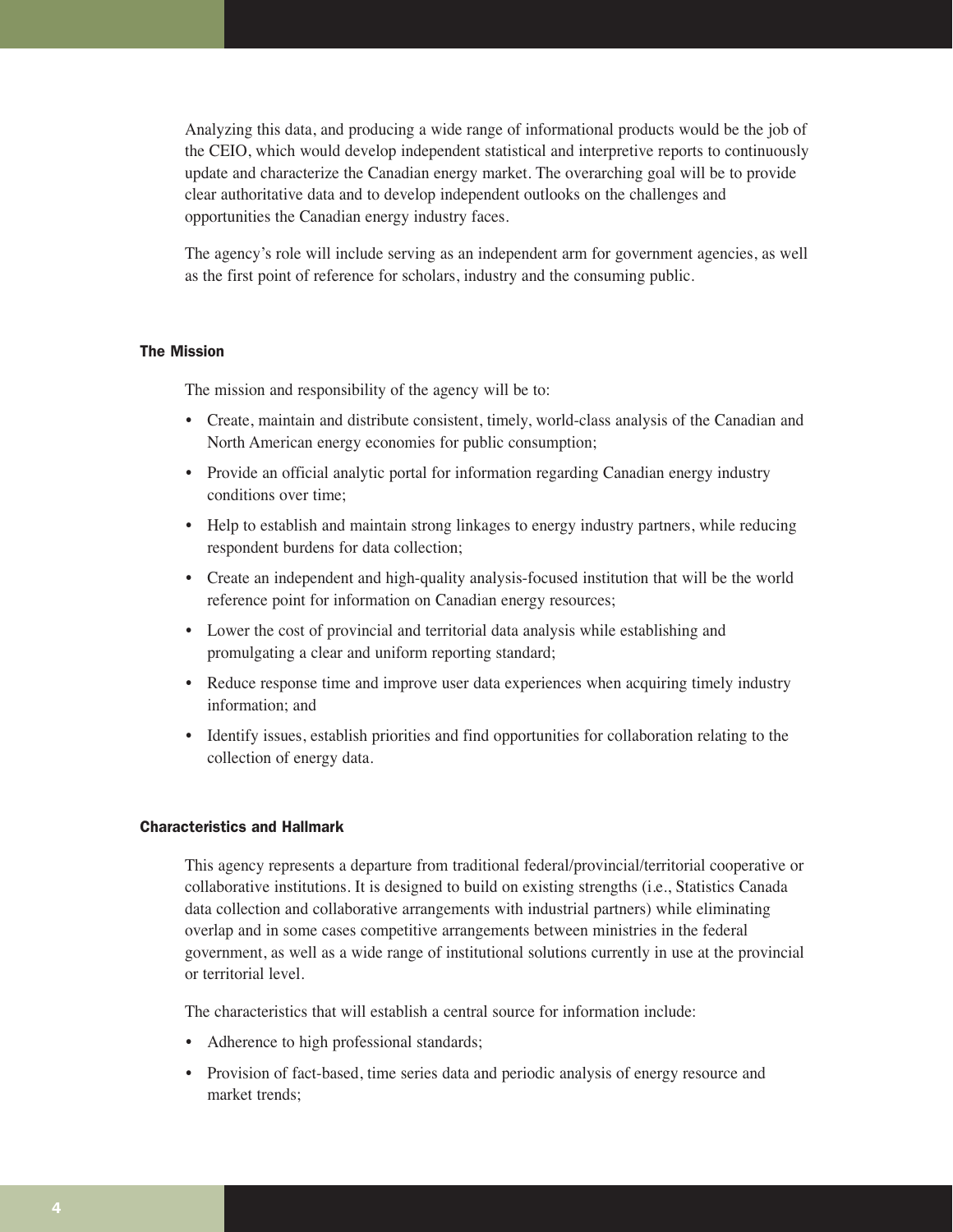- Maintenance of clear objectivity and independence, in keeping with its role as the official but impartial clearinghouse for analysis;
- Provision of a national tie-in or representative for provincial and territorial character
- Ease of use, which is periodically challenged in order to maintain this characteristic;
- High value-added analysis; and
- Reliance on data sources viewed as being objective, professional, high quality and official.

# Alternatives

There are currently a range of sources available for accessing information on Canadian energy resources and industrial operations. They include the Canadian Energy Resources Institute (CERI) and the non-profit Canadian Centre for Energy Information (CCEI), as well as a myriad of not-for-profit institutions such as Climate Change Central, the Pembina Institute, Canada West Institute, the CD Howe Institute or a wide range of industry specialty representatives such as the Canadian Energy Pipeline Association (CEPA) or the Canadian Association of Petroleum Producers (CAPP), to name but a few. Some excel in acquiring and organizing data that represent an industry segment and in some cases may overlap with the work of others, but none can or is expected to broadly represent the overall industry without bias or institutional focus. For many of these organizations, the collection of data is a byproduct or secondary activity, which may mean they do not have the infrastructure, skills or capacity to collect quality, consistent data on an ongoing basis.

As well, there are alternatives to the proposed arrangement that should be considered in the debate over the final design. This list is not intended to be exhaustive, or exclusive, but does describe a reasonable range of options, assuming that the objective to create a clear mandate for an independent energy-focused agency.

The options beyond the proposed CEIO include:

### 1. Make use of existing independent sites.

This would keep current data collection and analysis as it exists in various agencies, but would add a central portal for consumers, where they would be redirected by HTML links to existing non-profit or industry or government sites, where data and analysis are compiled and can be retrieved. No common standard for information is presumed in this case, but the central reference point can cut time and effort for those desiring information. There could be concerns about data quality, impartiality, completeness or comparability.

#### 2. Collaborate with other international agencies.

This would add capacity for analysis at the federal level, but add institutional connections beyond Canada. Currently, information is collected by the US EIA and the OECD. A more formal arrangement could be struck with agencies like these to create a new international presence that could offer information and analysis through them.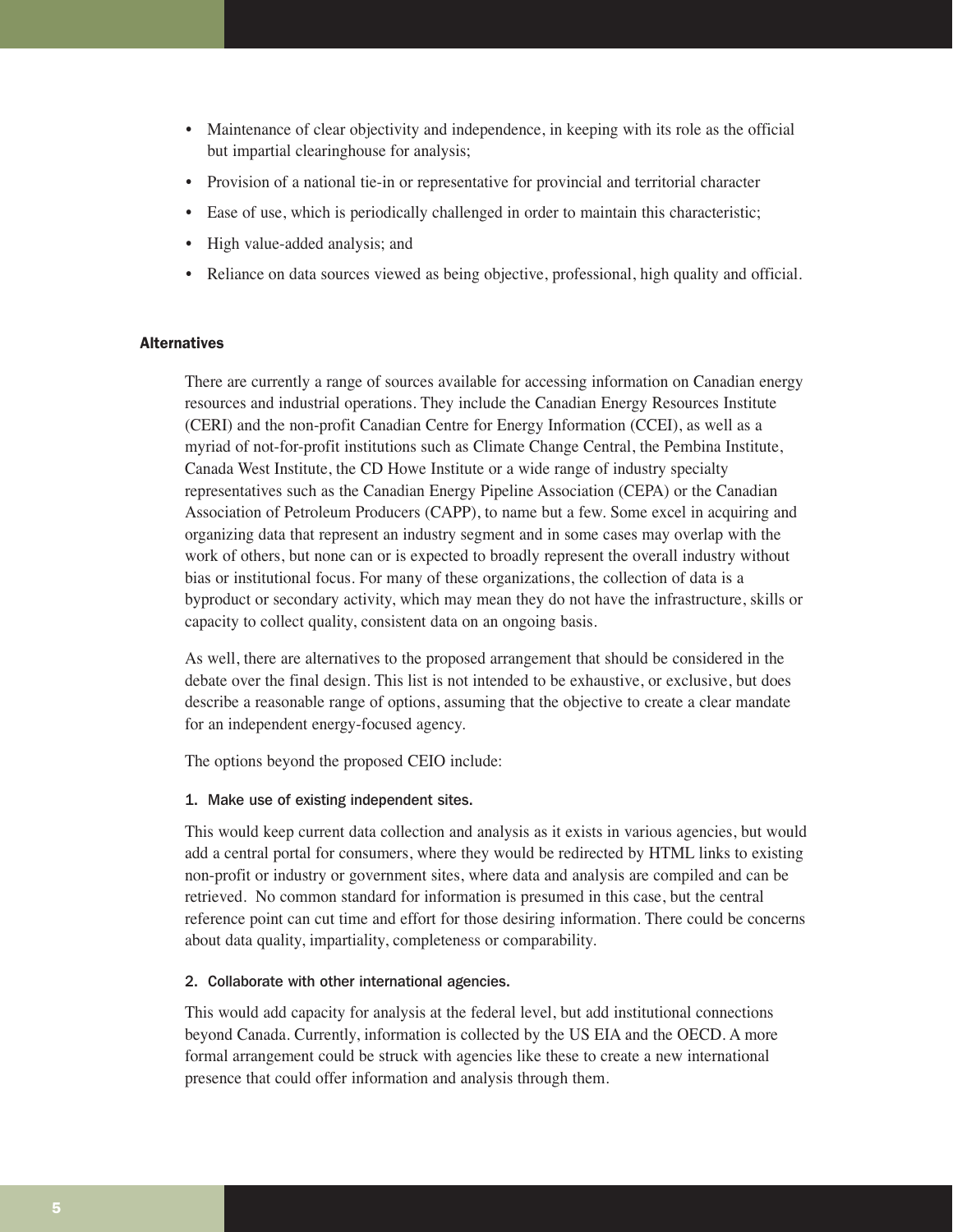### 3. Add analysis capacity within current institutional arrangements.

This option would build a new analysis section within Statistics Canada which would collaborate with current staff at NRCan and the NEB. This would build on existing infrastructure and expertise and could become a focal point for official statistics. However, independence might be sacrificed in this arrangement, as the organization could be viewed as federal rather than national.

4. Consolidate all analysis capacity within NRCan.

As above.

# INFORMATION AND PUBLIC EDUCATION

Public education is a critical goal for the government; informed consumers can be depended on to make the right and most efficient decisions from the public standpoint. The reports and tools available from the agency would serve to inform and enhance the role of consumers in understanding not only their own energy use patterns, but also the value and contribution of the industry that plays such a vital role within Canada.

There are three key roles in the category of information and education:

- 1. Aggregate, validate and make available energy information to all stakeholders;
- 2. Develop educational tools to enhance energy literacy amongst stakeholders; and
- 3. Routinize and publish accurate and up to date comprehensive analytical, tabular and forecast information

In addition, the agency would maintain and update the principal and emerging high-value models used throughout Canada. This role would also extend to cooperation and common data development with other nations or interested parties who can enhance the role of data collection and evaluation from outside government. These groups can be expected to include:

- Public;
- Not-for-profit;
- Private; and
- Other national agencies

Most of the data contemplated in or by this proposal exist and are available through national and provincial bodies. These institutions currently provide access to statistical data on the Canadian energy industry. The degree of completeness of the provincial data sets is diverse across the country and the quality of the data is positively related to the level of energy activity in the provinces.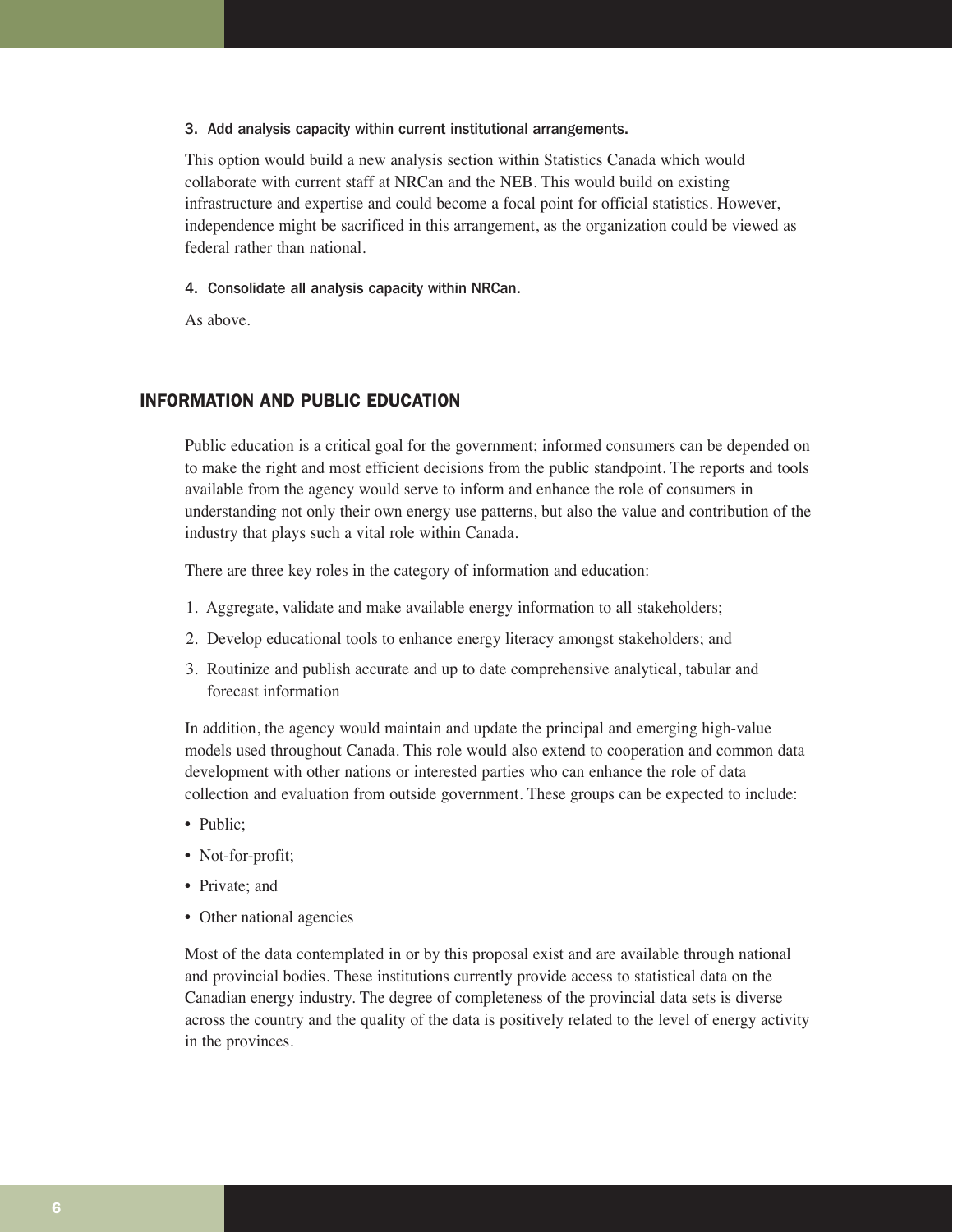A review of a sample of major institutions that provide data on the Canadian energy industry is undertaken in this section with additional details provided as an appendix. By combing these sources, the institute will provide a reasonably complete dataset on the energy industry in Canada. For instance, on a provincial level, Alberta's Energy Resources Conservation Board has one of the best templates for data collection and presentation style, while data sources through the other provincial and territorial governments are less complete. A coordinated effort to develop and maintain the data from other provinces will be required on an ongoing basis.

# STRUCTURE AND DATA PROGRAM

The agency would be a hybrid federal/provincial organization. In order to have an independent board of directors, it would be organized under non-profit statutes. Each province would elect or appoint a director. The directors would in turn hire an Executive Director (who would meet standards of public review and employment) who would be responsible only for the interpretation staff and the budget submitted annually.

Budgets and contracts would be undertaken and approved on a five-year forward basis, with each year renewing obligations five years into the future. This arrangement would provide continuity and confidence in data interpretation for market consumers and governments.

The CEIO would routinely assemble information from the full spectrum of energy sources, end uses, and energy flows; it would generate short- and long-term domestic and international energy projections, and perform informative energy analyses.

The CEIO would distribute its data products, analyses, reports, and services to customers and stakeholders through its website, by subscription and direct customer requests. CEIO programs would cover data on coal, petroleum, natural gas, electric, renewable and nuclear energy. CEIO programs would be derived from Statistics Canada data collection and survey information on energy statistics that is housed within the Manufacturing and Energy Division. This program is responsible for the production of Canada's annual energy balances using data collected through 22 direct surveys and from administrative data sources across the country.

On the supply side of the balances, data are available on the production, transformation, distribution, inventories and imports for all types of energy. On the disposition side, data are available on energy consumption by sector and fuel type, as well as exports. Important users of these energy statistics include Canada's system of national accounts at Statistics Canada (for input into key economic indicators such as monthly GDP), at NRCan (for use in the calculation of energy efficiency measures and for meeting Canada's international reporting commitments), and at Environment Canada (for use in the calculation of greenhouse gas (GHG) emissions).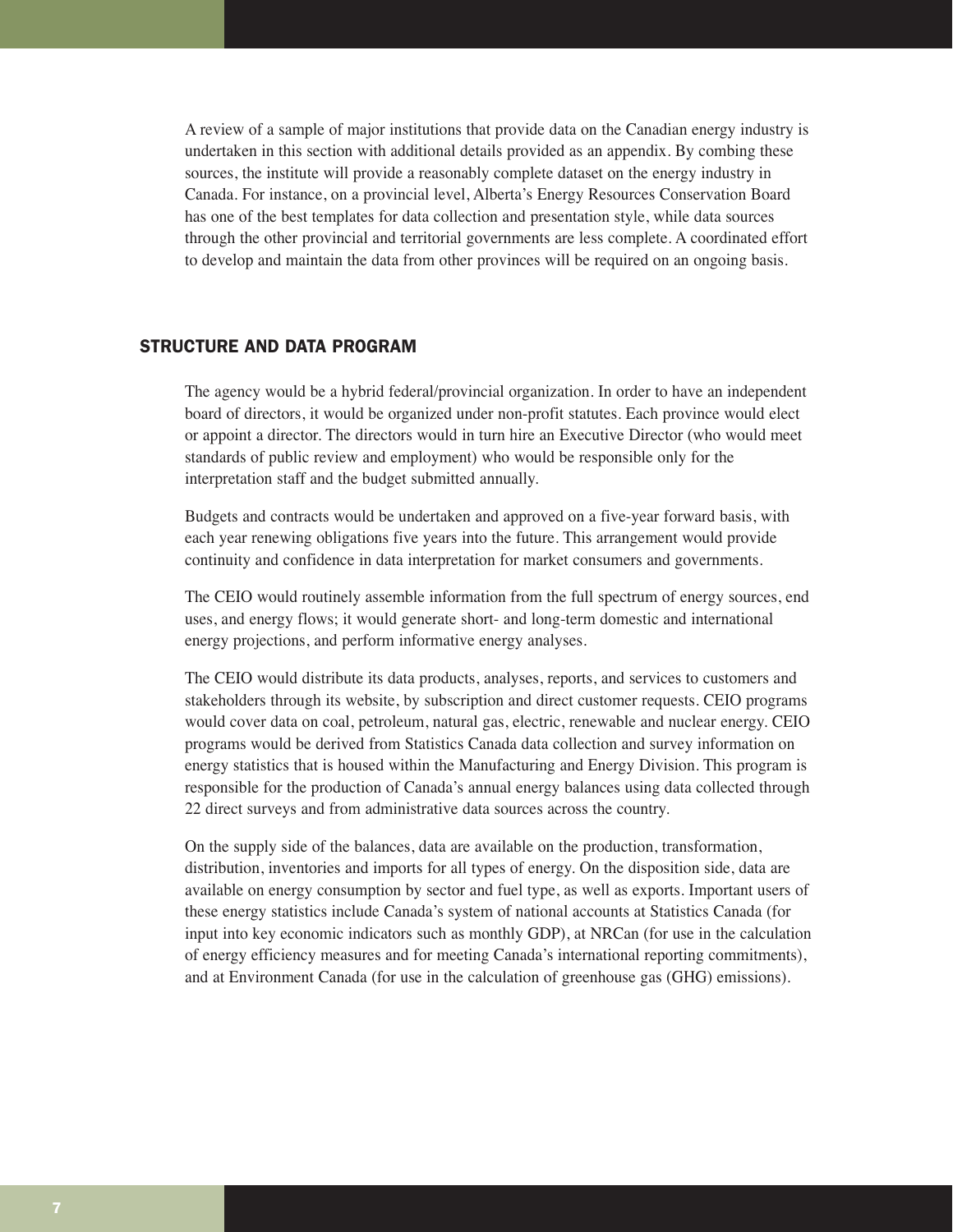*Data collection* would be undertaken by the current organization within Statistics Canada*<sup>3</sup>* on a contract basis. This would be a cost-effective approach that would take advantage of existing infrastructure, expertise and processes. This would minimize burden on respondents, avoid duplication of collection efforts and reduce costs. Data needs would be determined by the CEIO, including statistical confidence levels and areas of need. The CEIO could also provide an effective forum to discuss data issues, identify new and emerging needs, prioritize activities and find opportunities for collaboration. Statistics Canada could also lead national efforts to consolidate and harmonize energy data collection activities across the various other organizations currently active in this domain. Data analysis and forecasting would be undertaken within the CEIO.

This agency would operate in the physical proximity of, and could share administrative capabilities with, the National Energy Board for efficiency. This capacity would only pertain to shared physical resources since the CEIO would be independent from the NEB in governance and actual budget.

The Statistics Canada's current governance model provides a convenient example of a compact and functional internal management and governance structure:

> The governance model of Statistics Canada is three-tiered with seven issuebased policy committees, a central policy committee and a Chief Statistician.

The issue-based policy committees are focused on seven separate areas: information management, communications, human resources, program management, program evaluation, corporate planning, and quality. The policies that are decided upon within the issue-based policy committees are sent up to the central policy committee, which is chaired by the Chief Statistician including six additional assistant chief statisticians and the Corporate Secretary. The central policy committee ensures that there is consistency and integration of all policy decisions and acts as the body for all decision-making. The Chief Statistician has the authority to make final decisions. The Departmental Audit Committee provides independent advice and guidance regarding risk management, control and governance processes.

Identifying and prioritizing the information needs of Canada is done in conjunction with considerable stakeholder involvement including: the National Statistics Council, the Federal-Provincial-Territorial Consultative Council and subject-matter advisory committees.

*<sup>3</sup>* Statistics Canada collects and disseminates statistics and information regarding population, resources, economy, society and culture. They promote statistical standards and practices that ensure data quality and comparability by gathering data through the national census of the population every five years, as well as through about 350 surveys on nearly every aspect of Canadian life.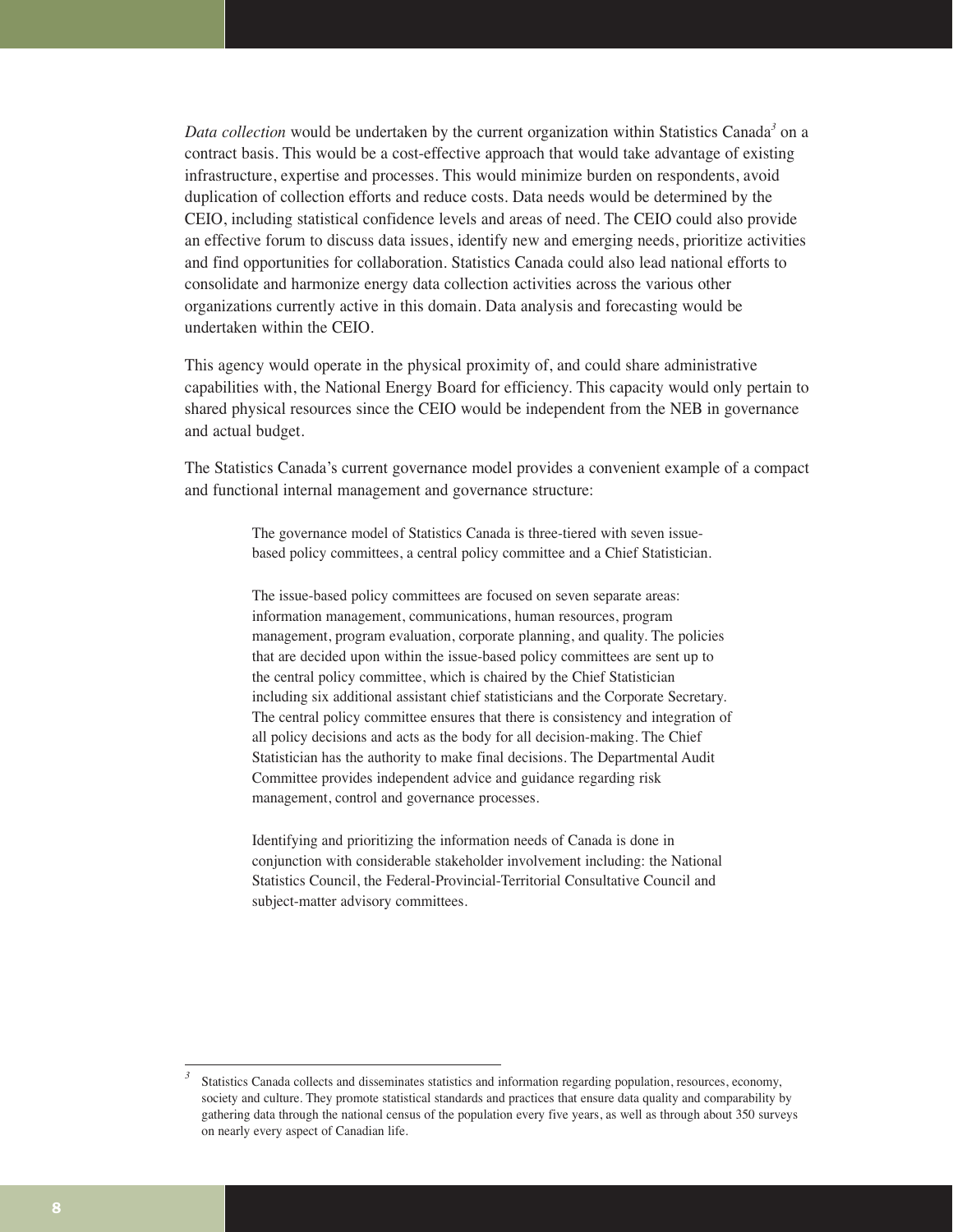# ILLUSTRATIVE SAMPLE DATA

The type of agency under discussion has precedent in the US and in Europe. As a way of illustrating the types of analysis, including statistical analysis as opposed to data collection, reproduced below is a sample of a recent *weekly* update and analysis from the EIA periodic reports.

#### Weekly Storage Report, Week Ending Feb. 1, 2012

Working natural gas in storage fell to 2,966 Bcf as of Friday, January 27, according to EIA's WNGSR. This represents an implied net withdrawal of 132 Bcf, which is 29 percent less than the 5-year average implied net withdrawal of 186 Bcf. Inventories in all three regions posted declines, with the East region contributing the most to this week's implied net withdrawal, with a decrease of 100 Bcf (a 6.4 percent decline from the previous week).

Stocks were 601 Bcf higher than the five-year average level of 2,365 Bcf, and 586 Bcf higher than last year at this time. Inventories in the Producing Region continue to stand out at 310 Bcf (39.3 percent) above the five-year average of 789 Bcf. Stocks in the East and West Regions were above their five-year averages by 218 Bcf (17.4 percent) and 73 Bcf (22.6 percent), respectively.

Temperatures during the week ending January 26 were 5.3 degrees warmer than the 30-year normal temperature and 9.1 degrees warmer than the same period last year. During the week all regions were warmer than normal, particularly the East South Central and West South Central regions in the South averaging 12.0 and 9.7 degrees warmer than normal, respectively. Heating degree-days nationwide were down 16.5 percent from normal and 24.9 percent from last year.

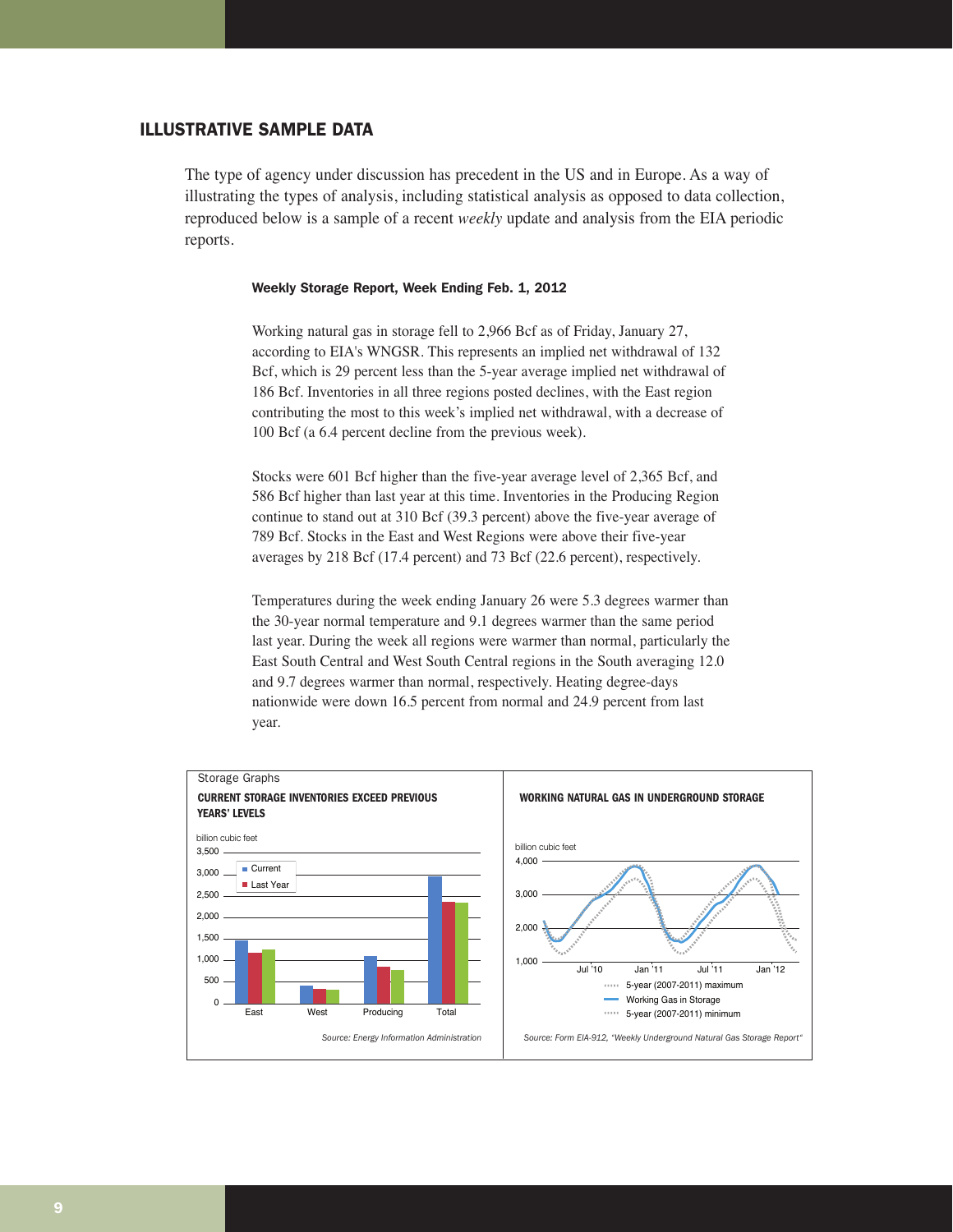| (week ending Jan 26)<br>HDD deviation from:<br>CDD deviation from: |                       |        |              |                |                | $(1/25/12 - 2/1)$ |                         |
|--------------------------------------------------------------------|-----------------------|--------|--------------|----------------|----------------|-------------------|-------------------------|
| Region                                                             | <b>HDD</b><br>Current | normal | last<br>year | CDD<br>Current | normal         | last<br>year      |                         |
| New England                                                        | 243                   | $-32$  | $-96$        | $\Omega$       | $\theta$       | $\Omega$          | <b>Gross Production</b> |
| Middle Atlantic                                                    | 234                   | $-29$  | $-79$        | $\Omega$       | $\mathbf 0$    | 0                 | Dry Production          |
| E N Central                                                        | 264                   | $-32$  | $-84$        | $\Omega$       | $\theta$       | 0                 | Canadian Imports        |
| W N Central                                                        | 273                   | $-40$  | $-86$        | $\Omega$       | $\Omega$       | 0                 | West (Net)              |
| South Atlantic                                                     | 130                   | $-51$  | $-84$        | 10             | $\overline{2}$ | 6                 | MidWest (Net)           |
| E S Central                                                        | 102                   | $-85$  | $-115$       | $\Omega$       | $-1$           | 0                 | Northeast (Net)         |
| W S Central                                                        | 70                    | $-67$  | $-93$        | 5              | $\mathbf{1}$   | 5                 | <b>LNG Imports</b>      |
| Mountain                                                           | 186                   | $-42$  | $-25$        | $\Omega$       | $-1$           | 0                 | <b>Total Supply</b>     |
|                                                                    |                       |        |              |                |                |                   |                         |
| <b>Pacific</b>                                                     | 111                   | $-6$   | 30           | $\Omega$       | $-1$           | $\Omega$          |                         |
| <b>United States</b>                                               | 187                   | $-37$  | $-62$        | $\overline{2}$ | $\mathbf 0$    | $\overline{2}$    |                         |

**U.S. NATURAL GAS SUPPLY – GAS WEEK: (1/25/12 - 2/1/12)** Gross Production 7.95% 0.07% Dry Production 8.89% 0.08% Canadian Imports -24.81% 0.99% West (Net) 4.49% 14.59% MidWest (Net) -19.22% 6.56%  $-51.68\%$  -19.75% LNG Imports -28.35% -12.40% Total Supply 4.76% 0.04% Percent change for week compared with: **last year last week**

*Source: National Oceanic and Atmospheric Administration Source: BENTEK Energy LLC*



# STAFFING AND ORGANIZATION

This agency is created in and serves a public role. As such, the staffing structure is expected to be generally traditional in nature. What makes it unique is the independence of the agency with oversight from its diverse board of directors. The board of directors would be comprised of one member from each province and territory and one member from NRCan in the federal government. The responsibility of the board of directors is to hire and oversee the Executive Officer, review and recommend the annual budget and to oversee data quality and the recommendations of the Executive Officer for new hiring or changes in program focus. Actual operation and day-to-day activities including staff hiring or data development and distribution would be the responsibility of the Executive Officer.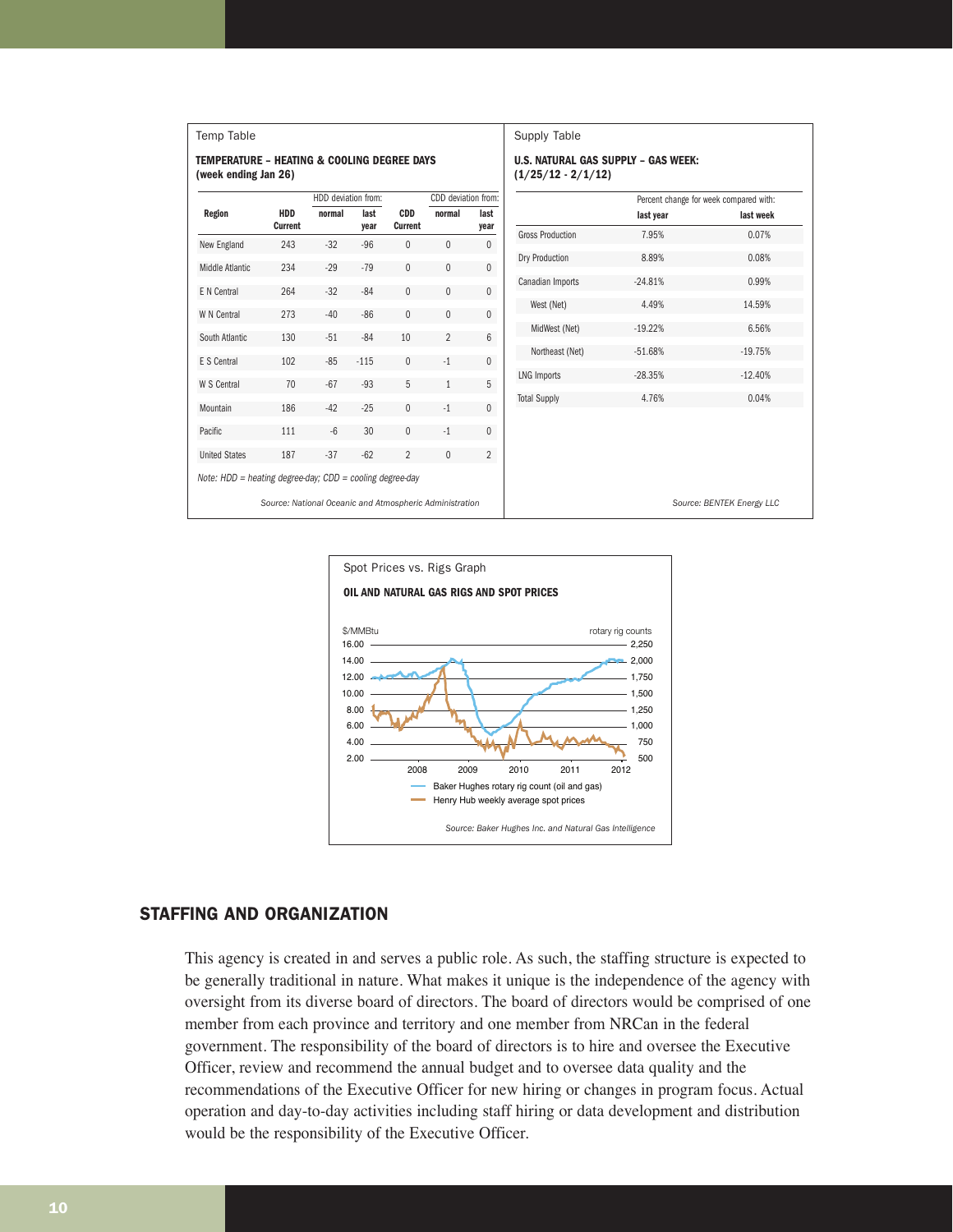The organization would be established with three key management areas reporting to the Executive Officer — Operations, Finance and Legal Counsel. Reporting directly to the Operations chief would be four divisions within the CEIO, namely publications, analysis, research and Web/IT operations.

#### Operations – statistics and forecasting

This is a relatively large group, comprised of statisticians and analysts as well as professional writers and graphic artists who are responsible for document and statistical output. The group can be expanded periodically as needed to include specialists, such as academics, who will write or offer guest analytic documents. The group is expected to be 15 to 17 members.

#### Finance – budgeting

This group is probably five or so individuals who are responsible for the ongoing budget management of the agency.

#### Legal counsel

This group is responsible for contracting and data confidentiality oversight as well as routine legal opinions that underpin administrative activity.

#### Staffing Levels

| Senior Management    |    |
|----------------------|----|
| Line Management      |    |
| Staff:               |    |
| Administrative       | 10 |
| <b>Statistics</b>    | 5  |
| Writing and Analysis | 10 |
| Publications         |    |

# COOPERATIVE ARRANGEMENTS AND TRAINING

This agency is designed to produce products that reflect the role, activity and characteristics of the Canadian energy industry. This industry is diverse not only in terms of the natural and developed characteristics, but with regard to the geographic locations and internal as well as external (export) markets that support the market.

In this context, the agency is in a position not only to provide ongoing and up to date analysis, but also acting as a coordinating body for data collection and analysis for the provinces and territories over time. A key function will be to help train staff from the member agencies that may be seconded for periods of time to improve skills and to standardize the data collection and analysis on a broad basis. This latter function will serve to unite and develop statistical commonality across member regions as well as provide in-region expertise.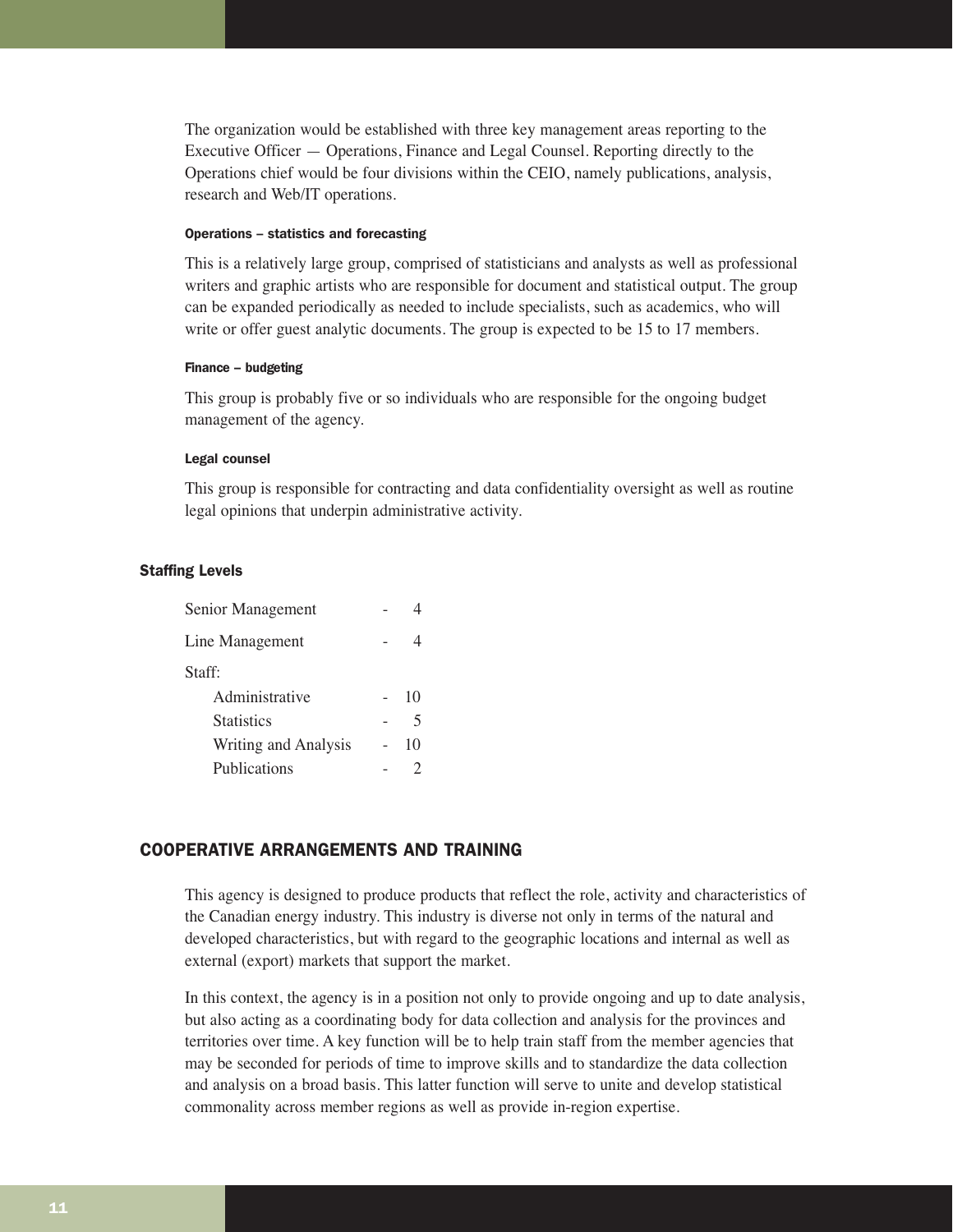The structure and mission of this agency support independent portals and university-based or non-profit statistical reviews over time. In addition, the utility of the agency is increased by cooperative data access and reference from entities such as the Canadian Centre for Energy Information, by ensuring that they can always rely on the most current and harmonized data resources.

In the future, national initiatives such as a Canadian Energy Strategy can be based and framed in terms of neutral and reliable energy data generation and analysis. In addition, the ability of such an agency to work with key partners such as the OECD in Paris and the EIA in Washington will enhance the value of Canadian energy activities on worldwide markets.

# PUBLIC AFFAIRS AND EDUCATION

A key function of the agency and its senior staff is to maintain consistent and focused connections with all of the member provinces and territories. Accomplishing this task will be an ongoing and evolving process; one likely product, however, would be an annual presentation to each member of the current state of energy in their jurisdiction, including a review of trends, anomalies and forecasts. The agency Director would also be responsible for an annual update to the federal government.

This will afford progress on major public goals of increasing public energy literacy, developing a consistent reporting strategy for the wide range and use of Canadian energy products and providing a tool for financing and investment strategies by other countries or investment partners.

# BUDGET

This proposed agency is forecast to have a relatively modest budget in the context of older and well-established institutions. However, a critical characteristic of the agency itself is that its value is established first on the veracity and reliability of its work products, and second on long-term consistency and availability. This is necessary to maintain the confidence of the membership, Canadian energy trading partners and independent financing organizations that underpin the market, in order to build credibility and trust over time.

As a consequence, the budgeting is based on five-year forward estimates and commitments for funding from the member agencies.

Estimates provided here are based on a number of assumptions regarding size, timing and rates of growth or changes in assignments. The actual annual budget for this agency would be established by its board of governance and administered by the agency's Director.

Although the data collection tasks will remain with Statistics Canada, the data transformation and analysis will be the responsibility of the CEIO.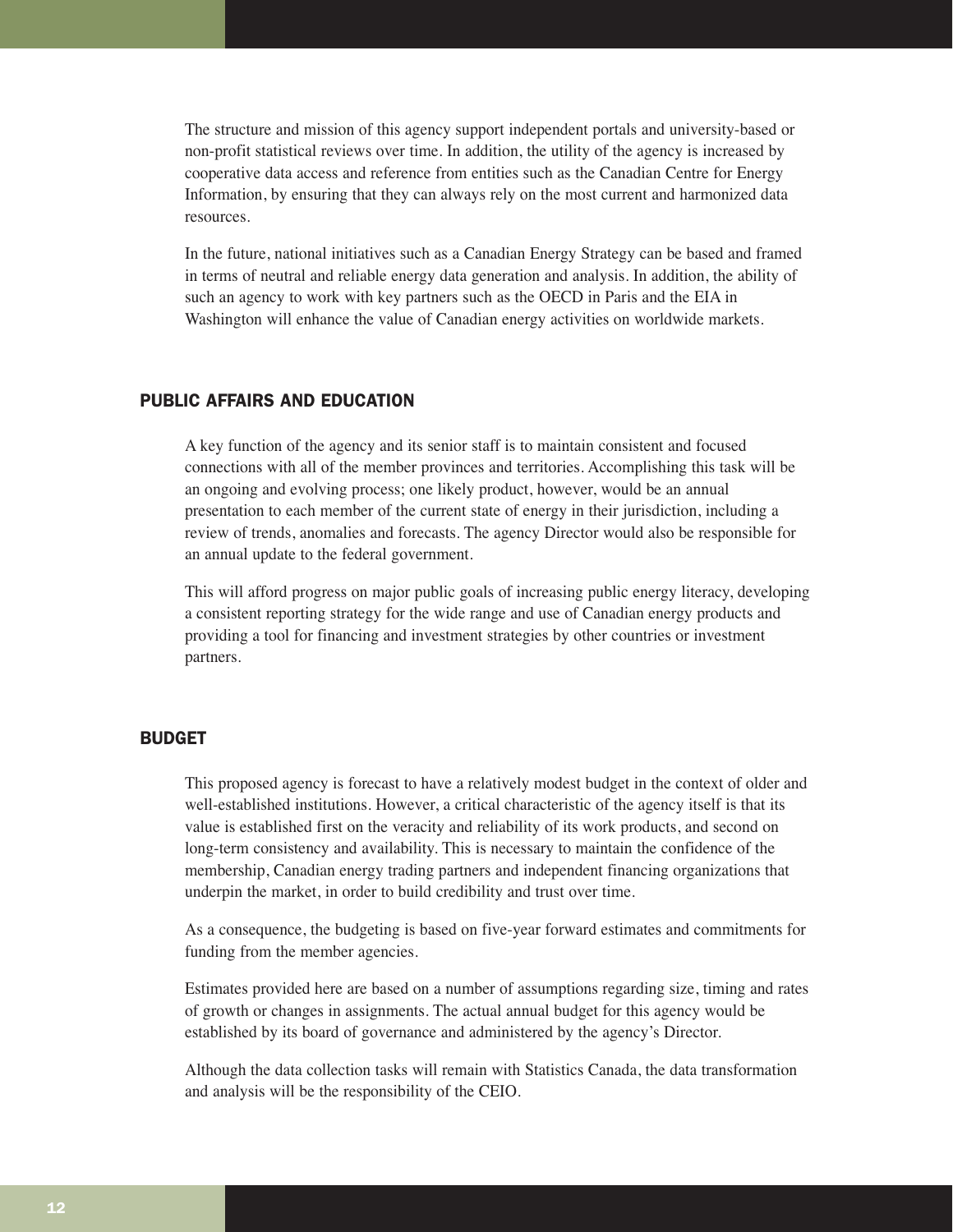The budget would consist of contributions from the provinces established by the board of governors for a rolling five-year forward period. Budget development is expected in three distinct phases, startup and first year, first five years of operation and operations beyond five years. These demarcations are intended to be practical and descriptive rather than proscriptive. The initial phase will require staff development, the base of report generation, model acquisition and testing and initial publication and analytic procedures. The second phase, estimated to be approximately five years in length, is used to approximate the formative period in which report characteristics emerge, and efficiencies in publication and the establishment of a user community are undertaken. In this second phase, the more realistic estimates of budget demands are expected to be revealed. The third or mature phase is expected to be fully independent operations on an ongoing basis.

Phases 1 and 2 will need a federal contribution to the budget in order to overcome the hurdle of start-up costs and to provide stability as the agency is organized. The agency is expected to be fully independent and reliant on provincial and territorial contributions after the fifth year of operation.

The initial budget is estimated to be \$3 million of startup costs, including forward building leases, initial acquisition of facilities and leases, acquisition of IT systems, models and provisions for staff training, etc. For each of the following years in Phase 1, \$5 million annually is assumed for management, line labour and operations. No estimate is given for the Phase 3 budgets that will be dependent on the scale of operations and actual experience with costs.

### Funding Resources

As pointed out above, the funding for this agency is expected to be derived initially from contributions of the provinces, territories and federal government.

Provincial contributions would be used to cover the analytical and administrative costs of the agency including publication costs not offset by subscriptions. The budget for each province would be set based on a formulaic combination of population density and energy sales/transfers*<sup>4</sup>* annually. The budget would be committed on a five-year forward basis, using a trust fund for impoundment after the second year of operation.

All CEIO products would be prepared independent of policy considerations; policy evaluation or critique by other agencies may draw upon CEIO analytic reports. The CEIO will neither formulate nor advocate any policy conclusions. The CEIO would be independent from review by executive branch officials.

Two separate formulas are presented to illustrate possible contribution plans. Each relies on assumptions for membership, including an initial, but limited contribution from the federal government to seed the agency and provide initial stable funding.

*<sup>4</sup>* The range of energy products for this calculation could include fuels such as natural gas in full range, radioactive fuels, hydro or other electric products and hydrocarbon-based products either for domestic or export consumption.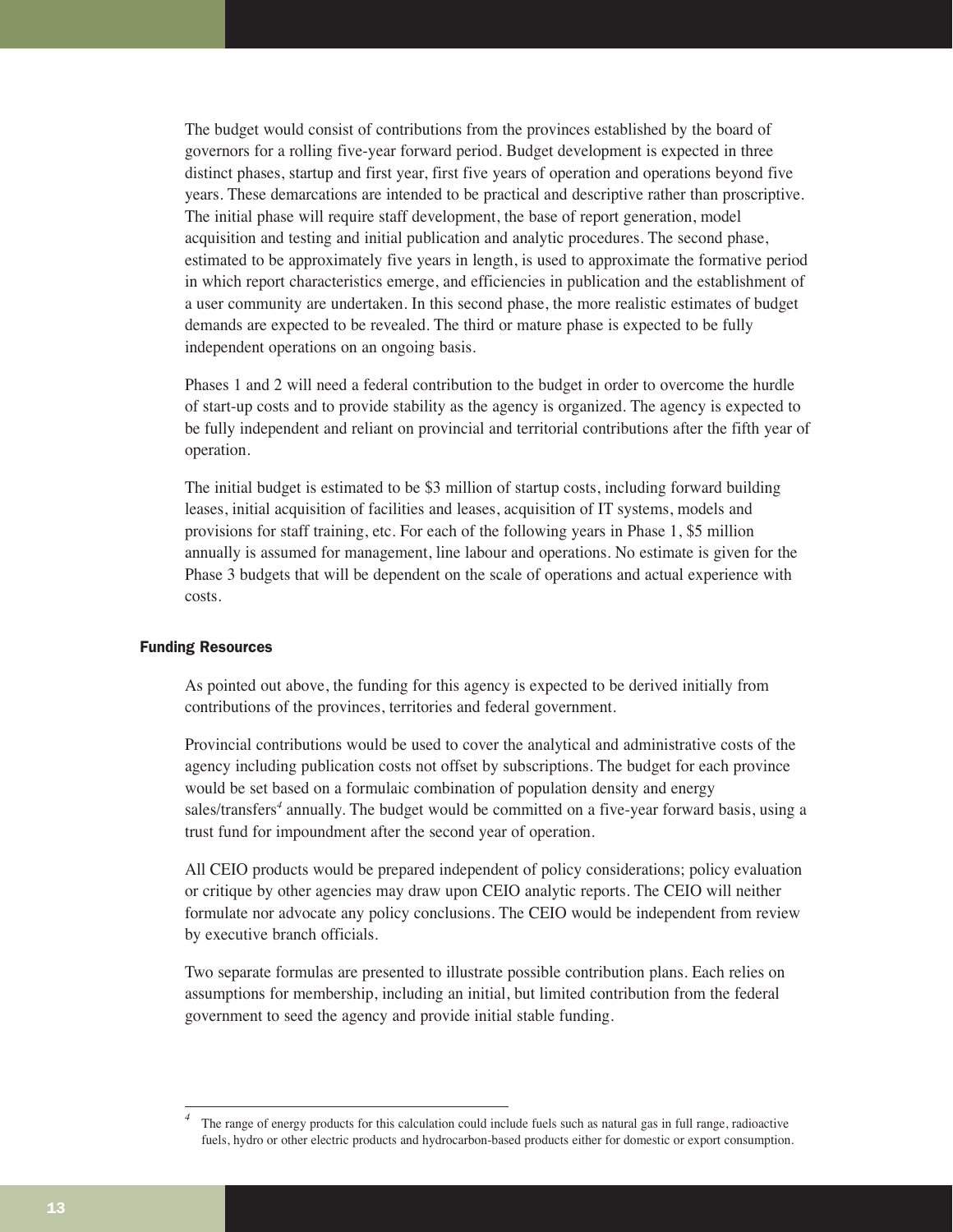# Common Characteristics:

| <b>Assumed Annual Budget:</b>            | \$5,000,000                            |
|------------------------------------------|----------------------------------------|
| Federal Contribution (for 5 years):      | \$2,500,000                            |
| Threshold Contribution:                  | to be determined                       |
| <b>Annual Proportional Contribution:</b> | to be determined (two examples follow) |

The member contributions can be negotiated based on an agreed-upon standard. Membership requires data sharing and cooperation, and yields annual and special reports from the agency.

Two sample *illustrative* formulas are presented below, first based on population and the second based on energy generation and usage.

| 2011                           | <b>Population</b><br>(in 000s) |     | <b>Initial</b><br><b>Contribution</b><br>( \$) | <b>Increment</b><br>$($ \$) |  |
|--------------------------------|--------------------------------|-----|------------------------------------------------|-----------------------------|--|
| Canada                         | 34,482.80                      |     | 2,500,000.00                                   |                             |  |
| Newfoundland and Labrador      | 510.60                         | 1%  | 100,000.00                                     | 19,989.97                   |  |
| Prince Edward Island           | 145.90                         | 0%  | 100,000.00                                     | 5,711.98                    |  |
| Nova Scotia                    | 945.40                         | 3%  | 100,000.00                                     | 37,012.37                   |  |
| New Brunswick                  | 755.50                         | 2%  | 100,000.00                                     | 29,577.79                   |  |
| Quebec                         | 7,979.70                       | 23% | 100,000.00                                     | 312,404.88                  |  |
| Ontario                        | 13,373.00                      | 39% | 100,000.00                                     | 523,552.32                  |  |
| Manitoba                       | 1,250.60                       | 4%  | 100,000.00                                     | 48,960.93                   |  |
| Saskatchewan                   | 1,057.90                       | 3%  | 100,000.00                                     | 41,416.74                   |  |
| Alberta                        | 3,779.40                       | 11% | 100,000.00                                     | 147,963.33                  |  |
| <b>British Columbia</b>        | 4,573.30                       | 13% | 100,000.00                                     | 179,044.48                  |  |
| Yukon                          | 34.70                          | 0%  | 50,000.00                                      | 1,358.50                    |  |
| Northwest Territories          | 43.70                          | 0%  | 50,000.00                                      | 1,710.85                    |  |
| Nunavut                        | 33.30                          | 0%  | 50,000.00                                      | 1,303.69                    |  |
|                                |                                |     | 3,650,000.00                                   | 1,350,007.00                |  |
|                                |                                |     | Total 5,000,007.00                             |                             |  |
|                                |                                |     |                                                |                             |  |
| Ex-ante contribution province  |                                |     | 100,000.00                                     |                             |  |
| Ex-ante contribution territory |                                |     | 50,000.00                                      |                             |  |

### **SAMPLE FORMULA FOR PROVINCIAL BUDGETING BASED ON POPULATION**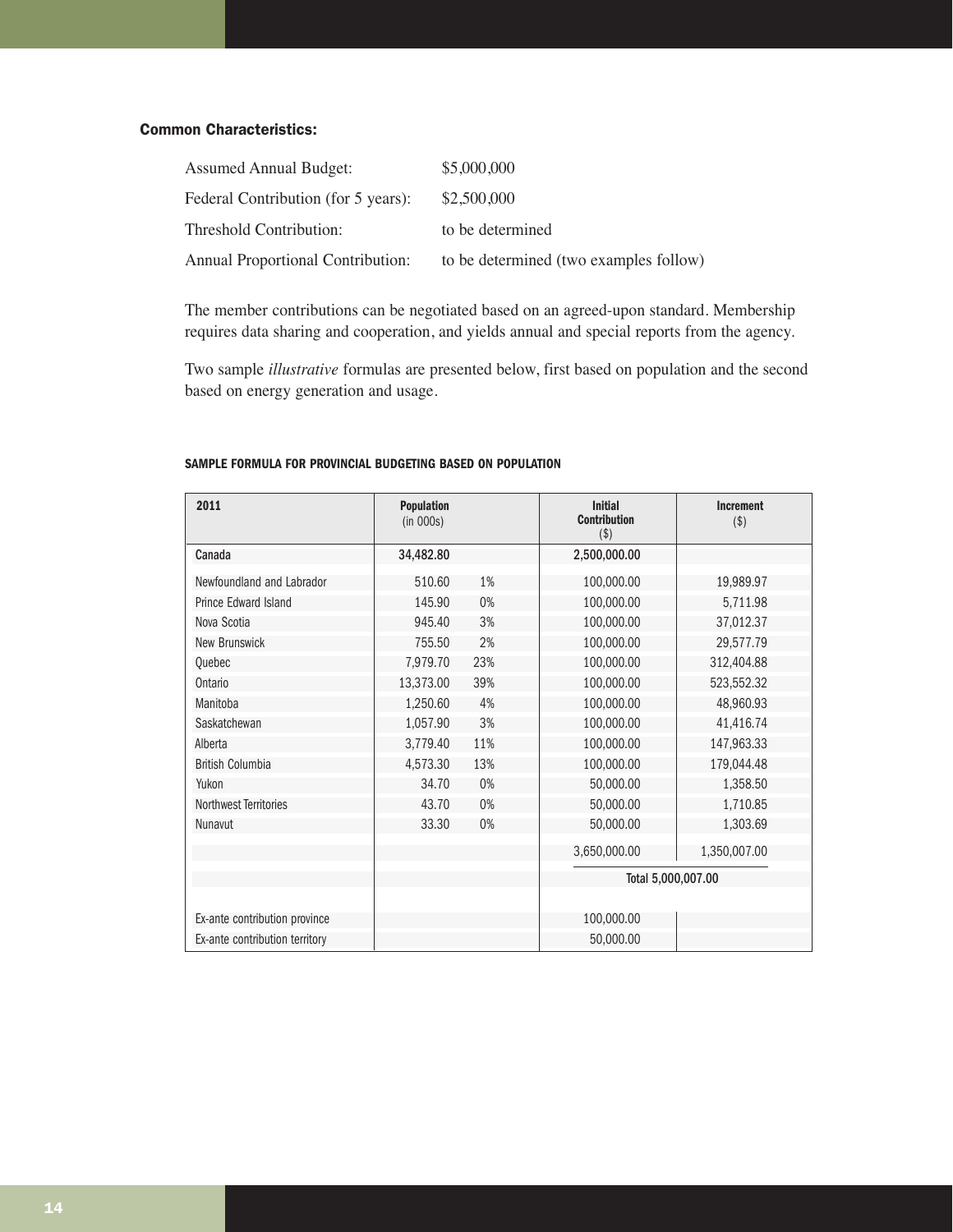#### **SAMPLE FORMULA BASED ON ENERGY CHARACTERISTICS**

Model for distribution of costs based on energy use and export *All energy values in petajoules and in year 2010*

| Total Cost:                  | \$5,000,000 |
|------------------------------|-------------|
| <b>Federal Contribution:</b> | \$2,500,000 |
| Members:                     | \$2,500,000 |

|                    | <b>Domes Use</b><br>(pj) | <b>Export</b><br>(pj) | <b>Total</b><br>(pj) | <b>Allocation</b> | <b>Basic Contr.</b><br>$($ \$) |
|--------------------|--------------------------|-----------------------|----------------------|-------------------|--------------------------------|
| Canada             | 8,248                    | 10,487                | 18,735               |                   | 2,500,000                      |
| Ontario            | 2,494                    | 32                    | 2,526                | 13.48%            | 337,020                        |
| Alberta            | 1,653                    | 8,960                 | 10,613               | 56.65%            | 1,416,215                      |
| Quebec             | 1,762                    | 254                   | 2,016                | 10.76%            | 269,018                        |
| <b>BC</b>          | 1,082                    | 785                   | 1,867                | 9.97%             | 249,175                        |
| Man                | 293                      | 254                   | 547                  | 2.92%             | 72,993                         |
| Sask               | 368                      | 45                    | 413                  | 2.20%             | 55,111                         |
| <b>NS</b>          | 197                      | 69                    | 267                  | 1.42%             | 35,562                         |
| <b>NB</b>          | 210                      | $\mathbf{1}$          | 211                  | 1.13%             | 28,156                         |
| N&L                | 126                      | 87                    | 213                  | 1.14%             | 28,423                         |
| PEI                | 35                       | $\mathbf{0}$          | 35                   | 0.19%             | 4,697                          |
| <b>Territories</b> | 27                       | $\mathbf{0}$          | 27                   | 0.15%             | 3,630                          |
|                    |                          |                       |                      | 100.00%           | 2,500,000                      |
|                    |                          |                       |                      | Federal           | Fed + members                  |
|                    |                          |                       |                      | 2,500,000         | 5,000,000                      |

# CURRENT NATIONAL REPORTING AND RESIDENT AGENCIES

Canada has many voluntary and mandatory reporting requirements that require systematic, independent validation and verification in their development and dissemination. These could be subsumed within the mandate of the agency by order of Parliament or become the basis of a cooperative arrangement with other agencies to support their efforts and reporting where needed.

For instance, Canada is currently a signatory to the Conference of the Parties (COP) for the United Nations. Parties to the Convention to the COP must submit national reports on its implementation. The required contents of national communications and the timetable for their submission are different for Annex I and non-Annex I Parties. This is in accordance with the principle of common but differentiated responsibilities enshrined in the Convention.

The core elements of the national communications for both Annex I and non-Annex I Parties are information on emissions and removals of GHGs and details of the activities a party has undertaken to implement the Convention. National communications usually contain information on national circumstances, vulnerability assessment, financial resources and transfer of technology, and education, training and public awareness; but the ones from Annex I Parties additionally contain information on policies and measures.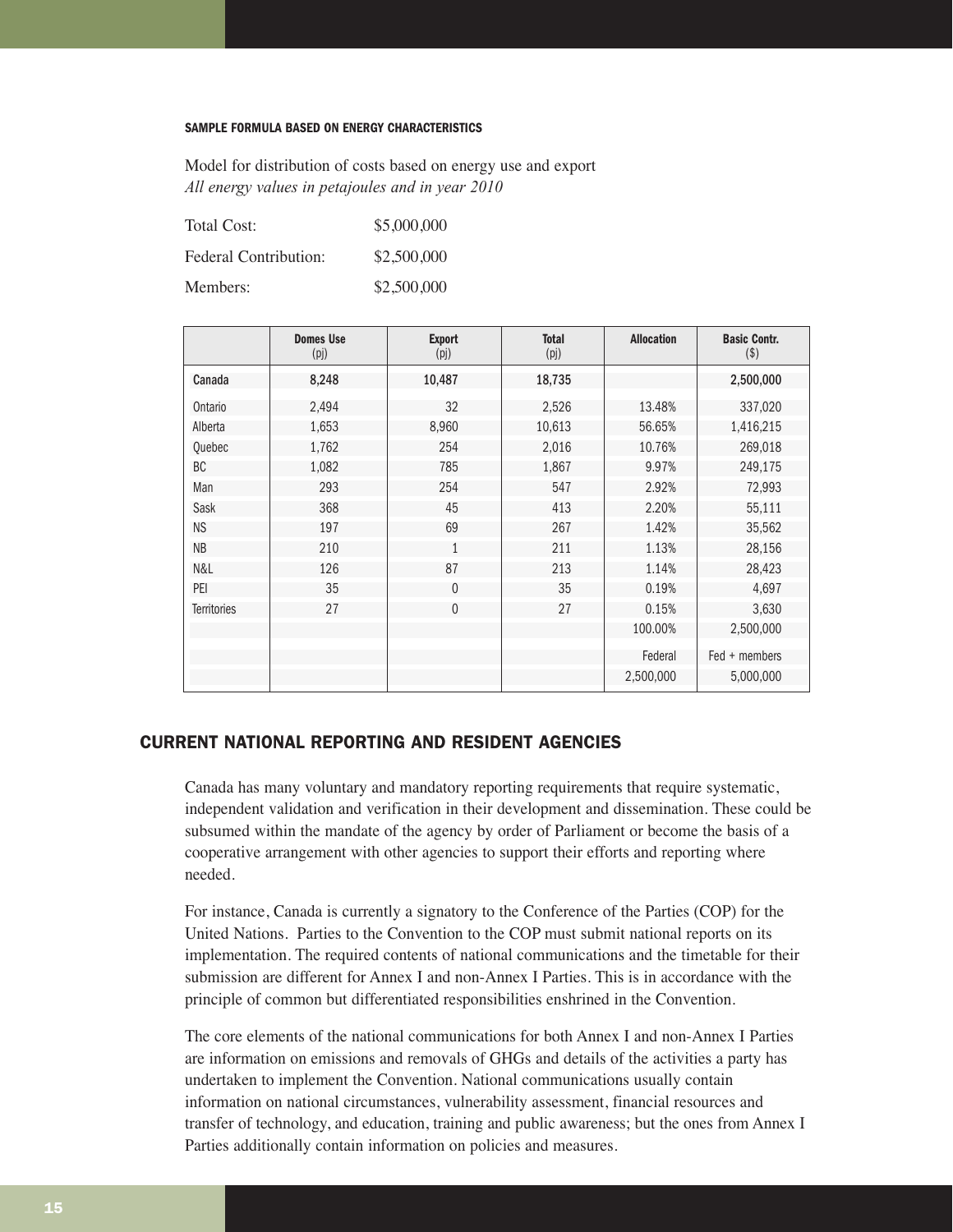Annex I Parties that have ratified the Kyoto Protocol must include supplementary information in their national communications and their annual inventories of emissions and elimination of GHGs to demonstrate compliance with the Protocol's commitments.

Annex I Parties are required to submit information on their national inventories annually, and to submit national communications periodically, according to dates set by the COP. There are no fixed dates for the submission of national communications of non-Annex I Parties, although these documents should be submitted within four years of the initial disbursement of financial resources to assist them in preparing their national communications.

#### Statistics Canada

Statistics Canada is Canada's national statistical agency. It has two main objectives. First, it collects and disseminates statistics and information that help Canadians to better understand their country's population, resources, economy, society and culture. Second, it promotes sound statistical standards and practices by using common concepts and classifications to ensure data quality and comparability. Statistics Canada gathers data through the national census of the population every five years, as well as through about 350 surveys on nearly every aspect of Canadian life. A broad range of data are available free of charge through the Statistics Canada website and through a network of research data centres, as well as through its CANSIM data base on a fee-per-use basis for special or unique products. Following a general trend in other government agencies, Cansim products became free as of February 1, 2012.

An energy statistics program is housed within the Manufacturing and Energy Division. This program is responsible for the production of Canada's annual energy balances using data collected through 22 direct surveys and from administrative data sources across the country. On the supply side of the balances, data are available on the production, transformation, distribution, inventories and imports for all types of energy. On the disposition side, data are available on energy consumption by sector and fuel type, as well as exports. Important users of these energy statistics include Canada's system of national accounts at Statistics Canada (for input into key economic indicators such as monthly GDP), at NRCan (for use in the calculation of energy efficiency measures and for meeting Canada's international reporting commitments), and at Environment Canada (for use in the calculation of GHG emissions).

#### Natural Resources Canada

Natural Resources Canada (NRCan) seeks to enhance the responsible development and use of Canada's natural resources and the competitiveness of Canada's natural resources products. They are the established leader in science and technology in the fields of oil and gas, minerals, forests and electricity.

On an annual basis, energy production and consumption forecasts are completed at the provincial level. Biweekly analysis of energy prices in Canada as well as searchable energy databases for major Canadian cities are available. The agency has good pricing data and good sectoral data that are free of charge. NRCan also features an educational responsibility, which seeks to develop Canadians' understanding of the national energy industry. The deliverables from NRCan include an analysis of energy policy, energy efficiency and science and technology.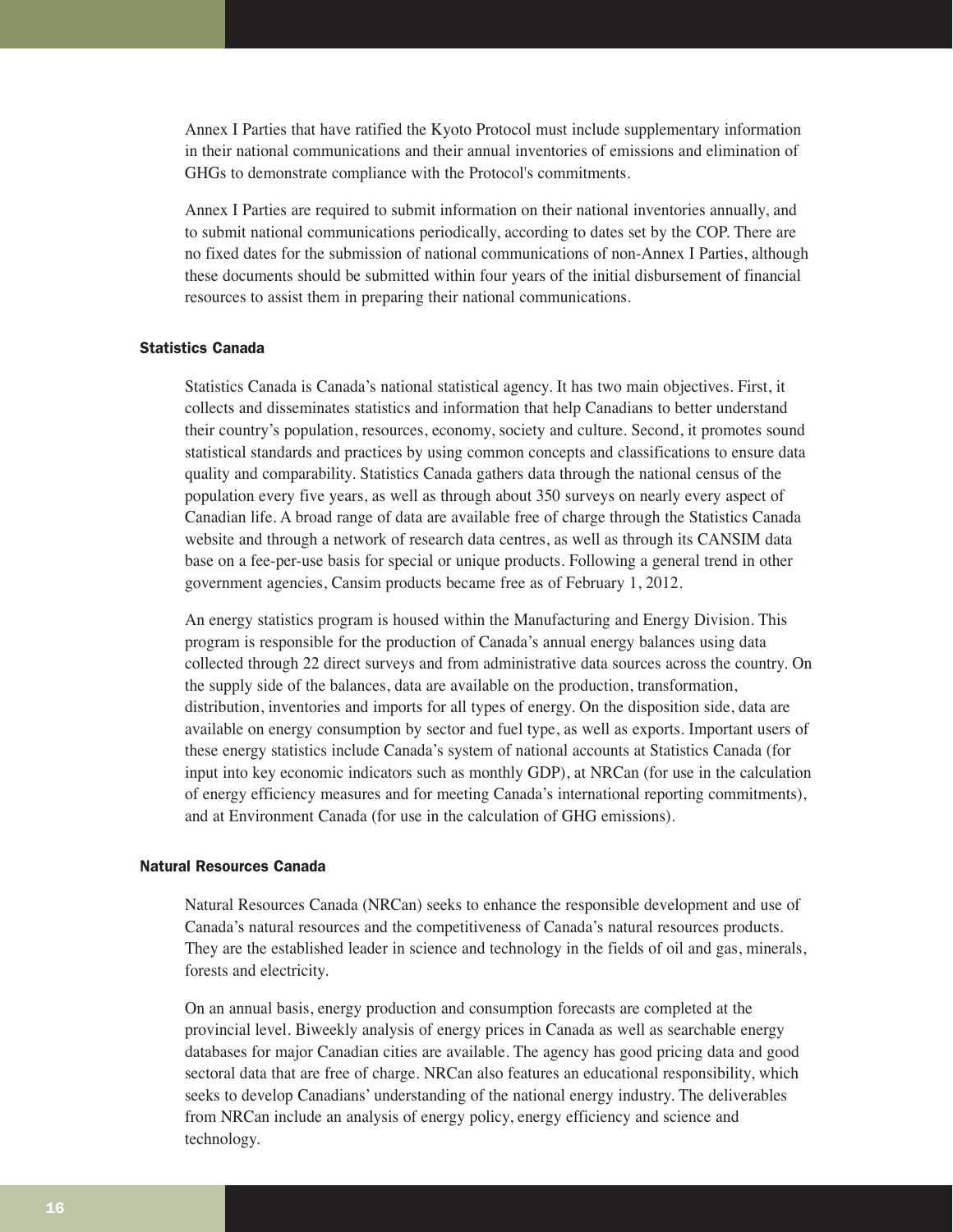# FUTURE PRODUCTS

Future products from the agency could include current data produced by a wide variety of federal agencies as well as additional documents determined by the board of the agency. They will be both periodic and special, ranging from member requests or documents designed to reflect changing economic or market conditions. Sources will include Canadian industry reporting, provincial and territorial reports and data, industry surveys and data, and information trends published by cooperating agencies such as OPEC, OECD, the EIA in Washington and other public resources such as NYSERDA and the California Energy Commission.

An illustration of special reports, which might be generated by such an agency that would be of value to the provinces as well as the national government could include:

- Summary and analysis of hydrocarbon generation, locus and intensity by year;
- Compliance with existing emissions and generation treaties;
- Impacts of changes in permit activity on labour levels in the energy sector;
- Impacts of changes in regulation on capital investment; and
- Rotating and special report(s)
	- A spotlight on individual provinces and territories to highlight changes, current activities, forecasts and unique circumstances that yield changes in markets or resource availability.

#### About the Author

Michal C. Moore, (PhD) is an economist and Professor of Energy Economics at The School of Public Policy at the University of Calgary.

He is the former chief economist at the U.S. National Renewable Laboratory in Golden, Colorado, where he led a research team engaged in examining over-the-horizon issues for the U.S. Department of Energy and developing new methods for cross-cutting analysis. He is a former commissioner with the California Energy Commission, where he held the designated economist position.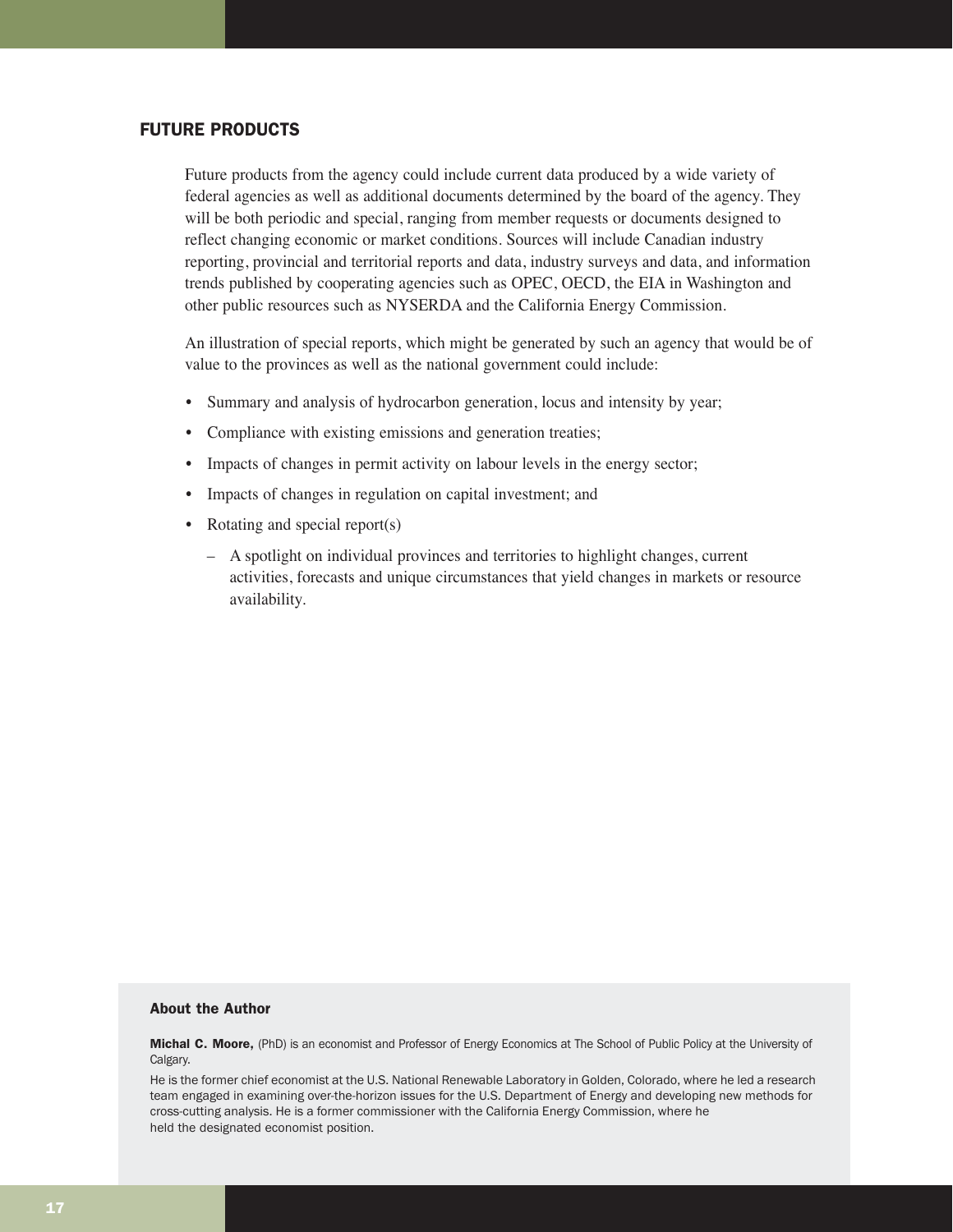#### ABOUT THIS PUBLICATION

The School of Public Policy Research Papers provide in-depth, evidence-based assessments and recommendations on a range of public policy issues. Research Papers are put through a stringent peer review process prior to being made available to academics, policy makers, the media and the public at large. Views expressed in The School of Public Policy Research Papers are the opinions of the author(s) and do not necessarily represent the view of *The School of Public Policy*.

#### OUR MANDATE

The University of Calgary is home to scholars in 16 faculties (offering more than 80 academic programs) and 36 Research Institutes and Centres including The School of Public Policy. Under the direction of Jack Mintz, Palmer Chair in Public Policy, and supported by more than 100 academics and researchers, the work of The School of Public Policy and its students contributes to a more meaningful and informed public debate on fiscal, social, energy, environmental and international issues to improve Canada's and Alberta's economic and social performance.

The School of Public Policy achieves its objectives through fostering ongoing partnerships with federal, provincial, state and municipal governments, industry associations, NGOs, and leading academic institutions internationally. Foreign Investment Advisory Committee of the World Bank, International Monetary Fund, Finance Canada, Department of Foreign Affairs and International Trade Canada, and Government of Alberta, are just some of the partners already engaged with the School's activities.

For those in government, The School of Public Policy helps to build capacity and assists in the training of public servants through degree and non-degree programs that are critical for an effective public service in Canada. For those outside of the public sector, its programs enhance the effectiveness of public policy, providing a better understanding of the objectives and limitations faced by governments in the application of legislation.

#### **DISTRIBUTION**

Our publications are available online at www.policyschool.ca.

#### DISCLAIMER

The opinions expressed in these publications are the authors' alone and therefore do not necessarily reflect the opinions of the supporters, staff, or boards of The School of Public Policy.

#### COPYRIGHT

Copyright © 2012 by The School of Public Policy.

All rights reserved. No part of this publication may be reproduced in any manner whatsoever without written permission except in the case of brief passages quoted in critical articles and reviews.

#### ISSN

1919-112x SPP Research Papers (Print) 1919-1138 SPP Research Papers (Online)

#### DATE OF ISSUE

March 2012

#### MEDIA INQUIRIES AND INFORMATION

For media inquiries, please contact Morten Paulsen at 403-453-0062.

Our web site, www.policyschool.ca, contains more information about The School's events, publications, and staff.

#### DEVELOPMENT

For information about contributing to The School of Public Policy, please contact Courtney Murphy by telephone at 403-210-7201 or by e-mail at cdmurphy@ucalgary.ca.

#### EDITOR

Timothy Giannuzzi